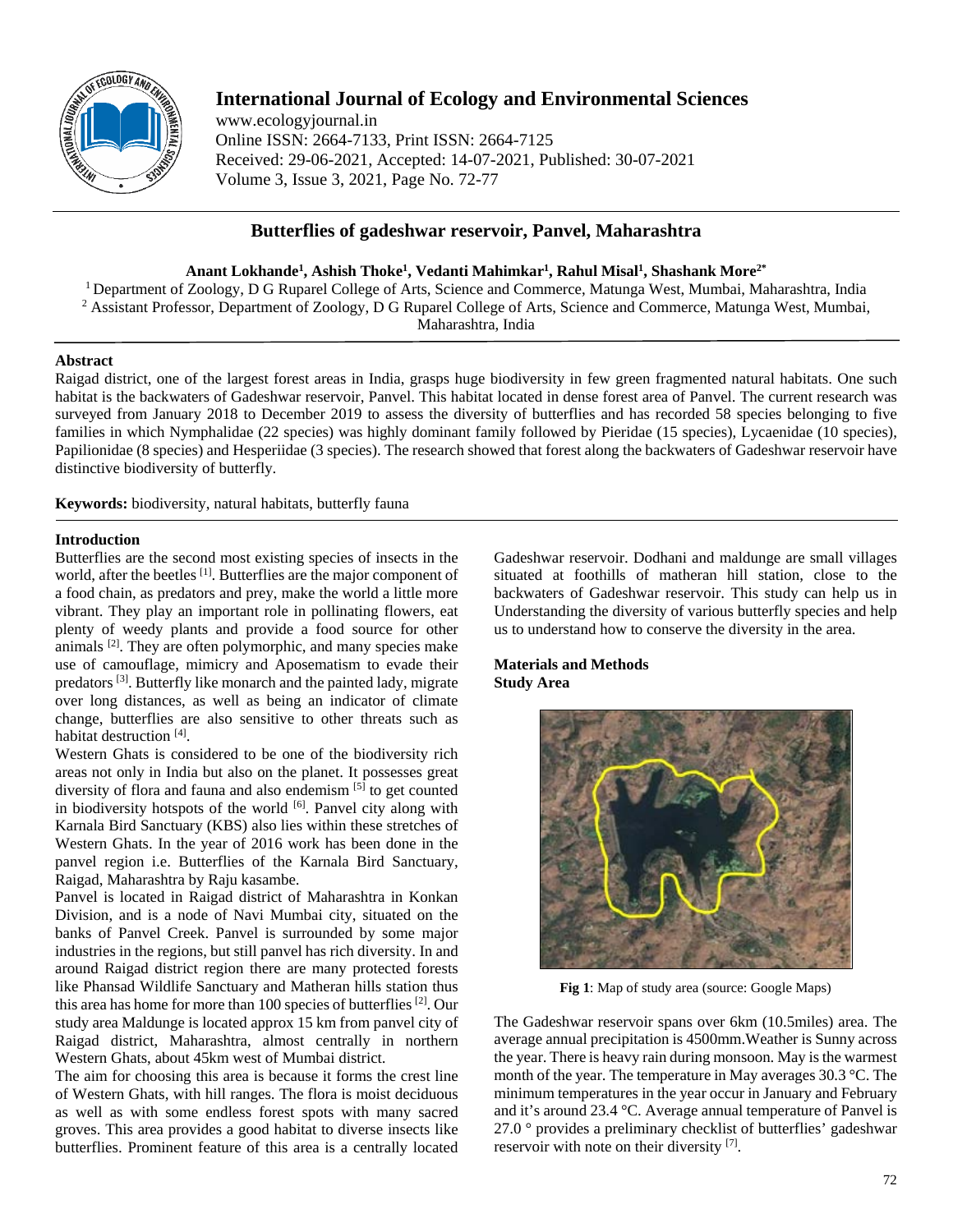

**Fig 2:** Survey site

#### **Survey Method**

The gadeshwar reservoir area was surveyed from January 2018 to December 2019 to assess the diversity of butterflies. The entire year was divided into three seasons, i.e. pre monsoon from February to May, monsoon from June to September and post monsoon from October to January. During the year, the study area were visited twice or thrice in each month. Butterflies were categorized into five groups based on their occurrence during the study period on the basis of frequency sightings.

Pollard and Yates (1976)<sup>[8]</sup> "Pollard Walk" Butterfly Survey Methods was followed for observing butterflies, walking along the fixed paths while recording the species [9].

#### **Identification of Butterfly**

Photograph of the butterfly were used to identify the species. Identification of butterfly carried out using field guides authored by Isaac Kehimkar, ArunPratap and literature available from research articles [10-12].

No specimens were collected during this study.

#### **Results and Discussion**

Butterfly families with respect to total percentage of species found at Gadeshwar Reservoir, panvel shown in Figure 3. Fifty eight species of butterflies belonging to five families were recorded during the survey. *Nymphalidae* was the richest family comprising 22 registered species followed by presidae 15 species*, lycaenidae* 10 species, *papilionidae*08 and *hesperidia* 03 respectively as shown in Table 1. Occurrence of maximum number of the species in the family *nymphalidae* could be the result of high availability of food plants in the study area. Fourteen different larval food plants belonging to seven

angiosperm families were available which fed by *nymphalidae*  butterflies, whereas hesperidia feed on 2 plants belonging to *Orobanchaceae* and *Nelumbonaceae* families. Tailed Jay (*Graphium Agamemnon*) feeds on Anon squamosal, citrus Limon, M. koenighii, cassia fistula these are some larval food plants found in the study area.

Complete butterfly checklist is shown in table 2.



**Fig 3:** Total percentage of Butterfly species found in each family.

**Table 1:** Total numbers of Butterfly from study area

| <b>Families</b> | No. of. Species |
|-----------------|-----------------|
| 1. Nympahlidae  | 22              |
| 2. Pieridae     |                 |
| 3. Lycaenidae   |                 |
| 4. Papilionidae |                 |
| 5. Hesperiidae  |                 |
|                 | Total = $58$    |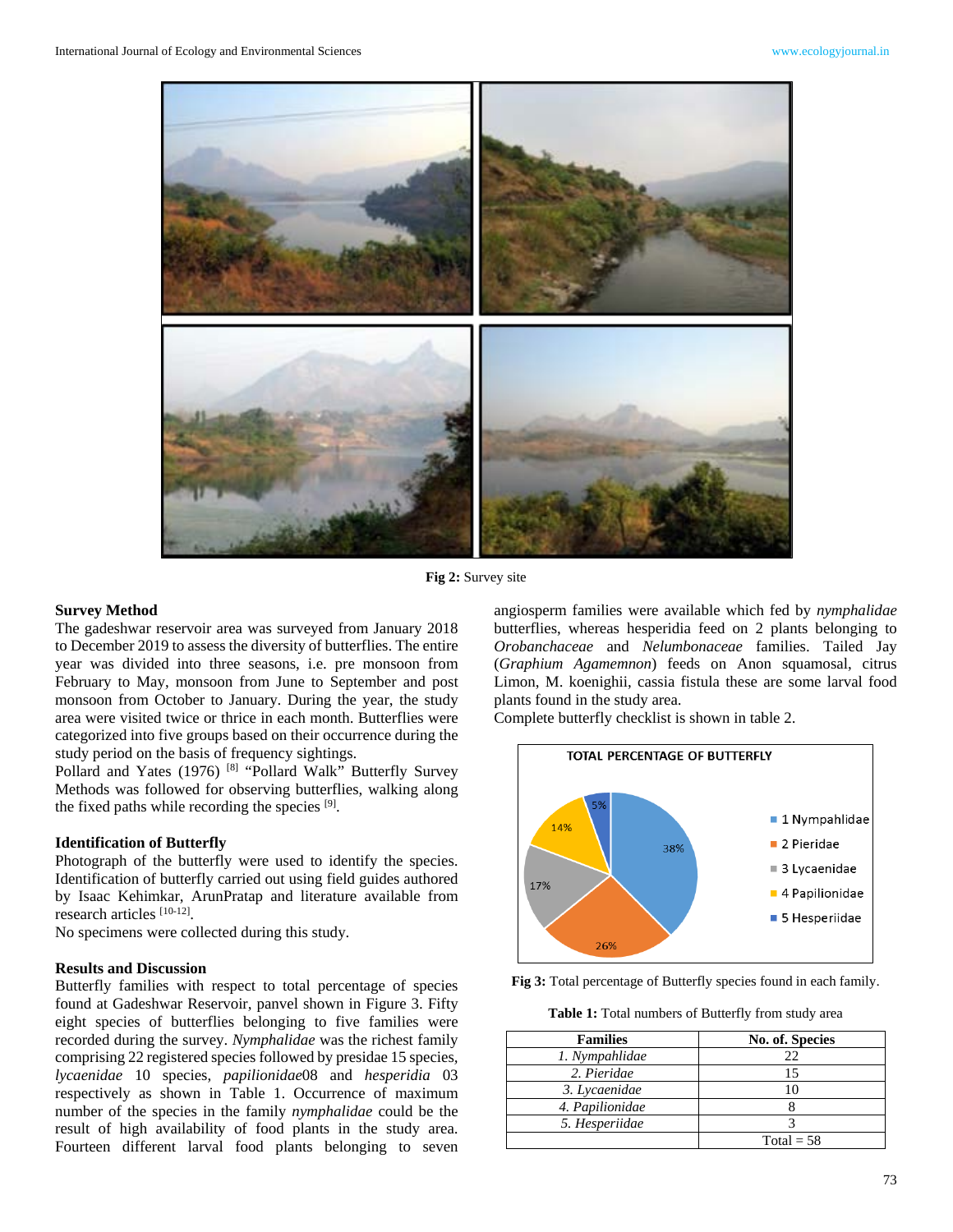

**Fig 4:** Numbers of Butterfly species found in Gadeshwar Reservoir with respect to their families.

## **Conclusion**

As described by Kunte (2000), diversity list will be very helpful in providing relevant and suitable legal protection to Indian butterflies. The backwaters of Gadeshwar reservoir region have become a great example of greenwood within city. The given data will definitely useful for monitoring butterfly diversity as well as to upgrade the ecological benefit of butterflies and interpret conservation plan of action in the study area. This new study will surely fascinate to different butterflies and nature lovers to the Gadeshwar reservoir and it could become possible to explore new data and more conservation and development strategies will be used to conserve and magnify the floral and faunal diversity of Gadeshwar reservoir.

| S/N            | <b>Families</b> | <b>Common Name</b>            | <b>Scientific Name</b> |
|----------------|-----------------|-------------------------------|------------------------|
| 1              | Nymphalidae     | Blue pansy                    | Junonia orithya        |
| $\overline{2}$ |                 | Blue tiger                    | Tirumala limniace      |
| 3              |                 | Blue oakleaf                  | Kallima horsfieldii    |
| 4              |                 | Common leopard                | Phalanta phalantha     |
| 5              |                 | Oriental Common evening brown | Melanitis leda         |
| 6              |                 | Common caster                 | Ariadne merione        |
| 7              |                 | Indian Common crow            | Euploa core            |
| 8              |                 | Chocolate pansy               | Junonia iphita         |
| 9              |                 | Common four ring              | Ypthima huebneri       |
| 10             |                 | Common bushbrown              | Mycalesis perseus      |
| 11             |                 | Common sailer                 | Neptis hylas           |
| 12             |                 | Dark blue tiger               | Tirumala septentrionis |
| 13             |                 | Danaideggfly                  | Hypolimnas misippus    |
| 14             |                 | Grey pansy                    | Junonia atlites        |
| 15             |                 | Lemon pansy                   | Junonia lemanias       |
| 16             |                 | Peacock pansy                 | Junonia almanac        |
| 17             |                 | Plain tiger                   | Danaus chrysippus      |
| 18             |                 | Short banded sailor           | Neptis columella       |
| 19             |                 | Striped tiger                 | Danaus genutia         |
| 20             |                 | Yellow pansy                  | Junoni ahierta         |
| 21             |                 | Tawny coster                  | Acraea terpsicore      |
| 22             |                 | Glassy tiger                  | Parantica aglea        |
| 23             | Pieridae        | Common grass yellow           | Eurema hecabe          |
| 24             |                 | Common gull                   | Cepora nerissa         |

**Table 2:** Butterfly checklist of Gadeshwar Reservoir, Panvel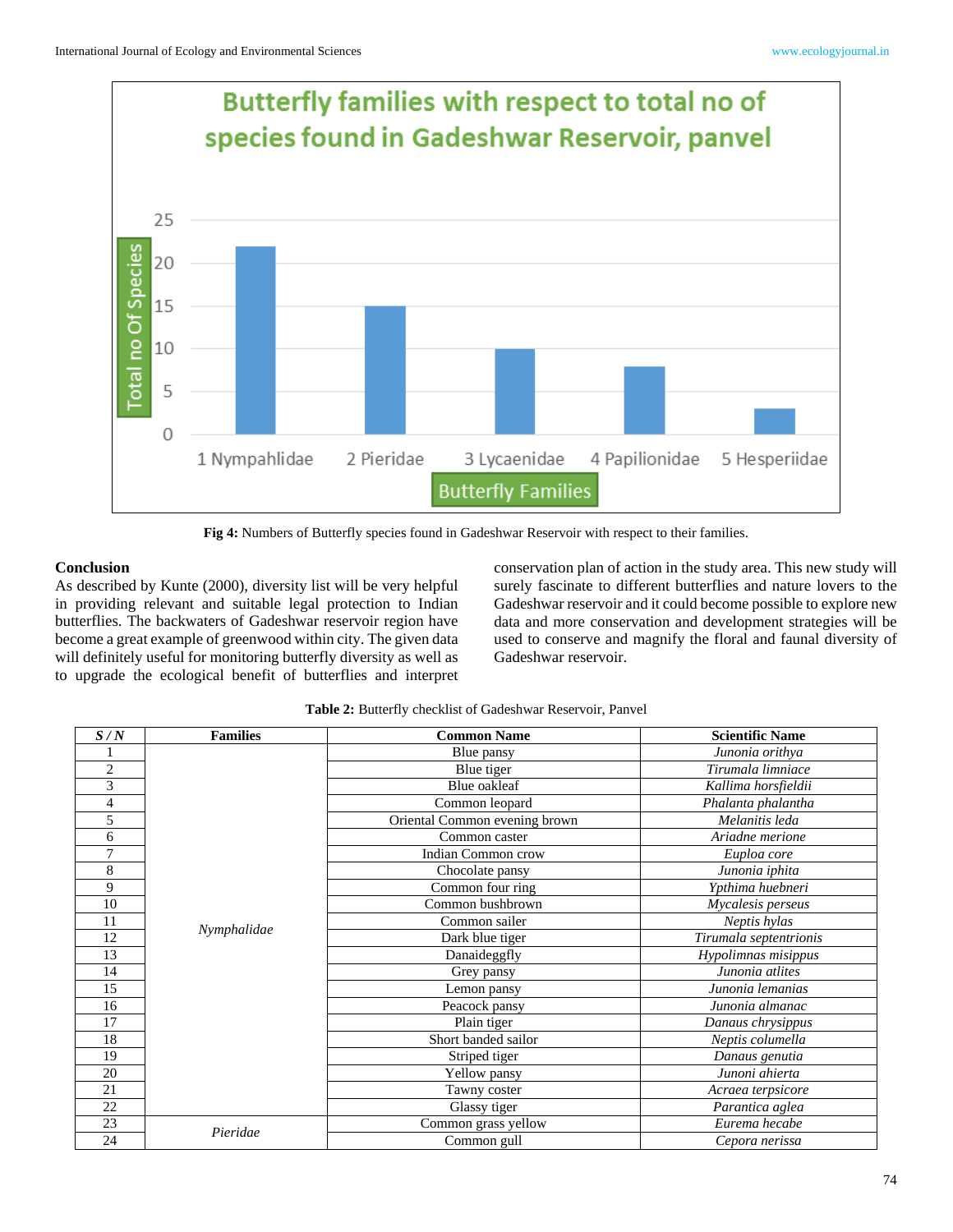| 25              |              | Common wanderer       | Pareronia valeria        |
|-----------------|--------------|-----------------------|--------------------------|
| 26              |              | Common albatross      | Appias albina            |
| 27              |              | Emigrant              | Catopsilia pomona        |
| 28              |              | Common jezebel        | Delias eucharis          |
| 29              |              | Molted emigrant       | Catopsilia pyranthe      |
| 30              |              | Psyche                | Leptosia nina            |
| 31              |              | Plain orange tip      | Colotis aurora           |
| 32              |              | Salmon Arab           | Colotis amata            |
| $\overline{33}$ |              | Small grass yellow    | Eurema brigitta          |
| 34              |              | Spotless grass yellow | Eurema laeta             |
| 35              |              | Pioneer               | Belenois aurota          |
| 36              |              | White orange tip      | Lxias Marianne           |
| 37              |              | Yellow orange tip     | Lxias pyrene             |
| 38              |              | Common pierrot        | Castalius rosimon        |
| 39              | Lycaenidae   | Common lime blue      | Chilades lajus           |
| 40              |              | Grass jewel           | Chilades trochylus       |
| 41              |              | Indian cupid          | Chilades trochylus       |
| 42              |              | Lesser grass blue     | Zizina otis              |
| 43              |              | Gram blue             | Euchrysops cnejus        |
| 44              |              | Monkey puzzle         | Rathinda amor            |
| 45              |              | Yamfly                | Loxura atymnus           |
| 46              |              | Zebra blue            | Leptotes plinius         |
| 47              |              | Red pierrot           | Talicada nyseus          |
| 48              | Papilionidae | Bluebottle            | Graphium sarpedon        |
| 49              |              | Common jay            | Graphium doson           |
| 50              |              | Common mime           | Papilio clytia           |
| $\overline{51}$ |              | Crimson rose          | Pachliopta hector        |
| 52              |              | Common rose           | Pachliopta aristolochiae |
| 53              |              | Common Mormon         | Papilio polytes          |
| 54              |              | Common lime butterfly | Papilio demoleus         |
| 55              |              | Tailed jay            | Graphium agamenmnon      |
| 56              | Hesperiidae  | Brown awl             | Badamia exclamationis    |
| $\overline{57}$ |              | Common redeye         | Matapa aria              |
| 58              |              | Indian palm bob       | Suastus gremius          |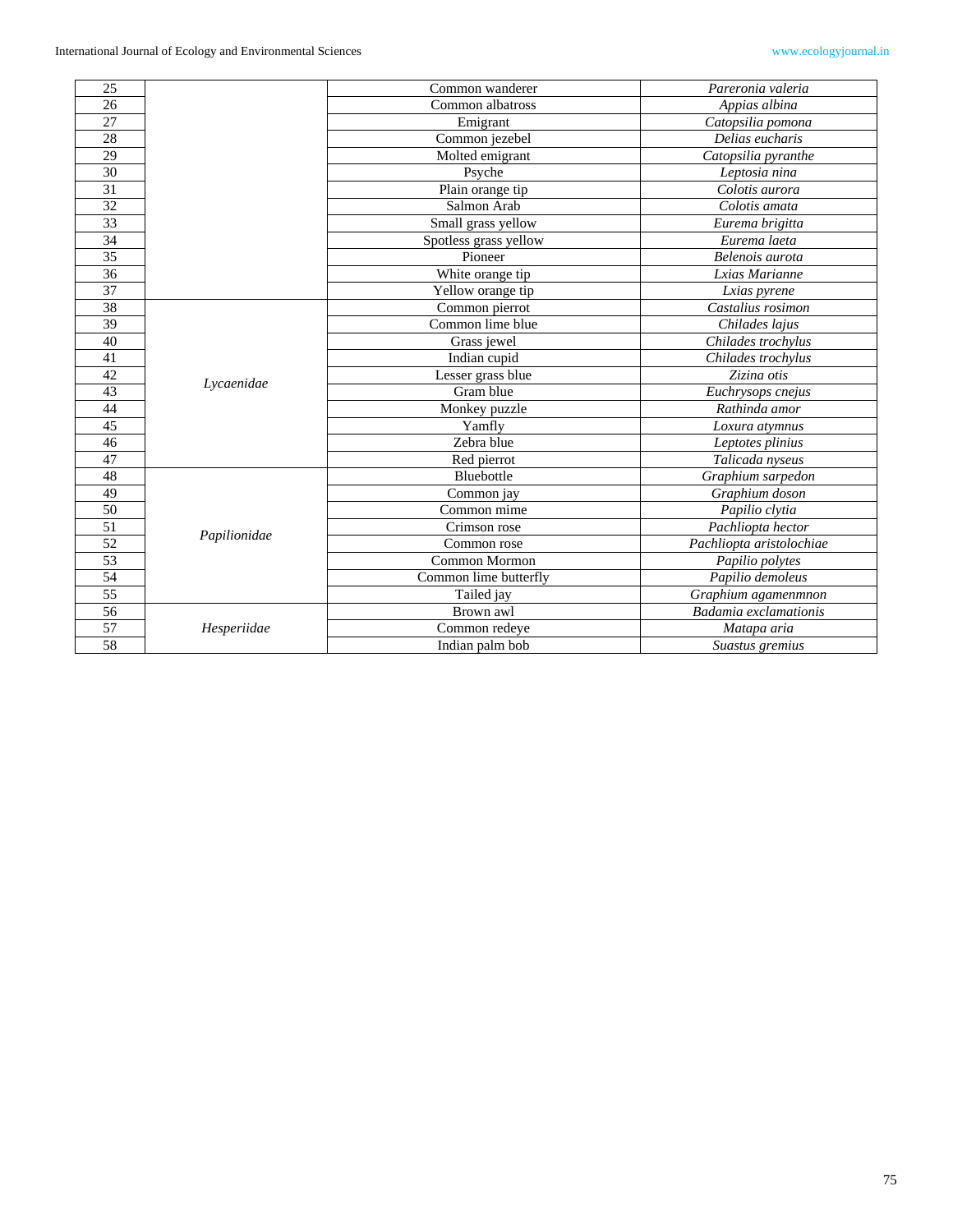

**Fig 2:** Photographs of some butterfly from the sturdy area

A. Plain tiger (*Danaus chrysippus*), B. Common leopard (*Phalanta phalantha*), C. Blue tiger (*Tirumala limniace*), D. Common sailor (*Neptishylas*), E. Grey pancy (*Junonia atlites*), F. Glassy tiger (*Parantica aglea*), G. Comon jezebel (*Delias eucharis*), H. Danaid eggfly (*Hypolimnas misippus*), I. Blue oak leaf (*Kallima horsfieldii*), J. Red Pierot (*Talicada nyseus*), K. Tailed jay *Graphium agamenmnon*), L.Yamfly (*Loxura atymnus*).

### **References**

- 1. Aitkin EH, E Comber *et al*. A list of Butterflies of Konkan. Journal of Bombay Natural History Society,1903a:15:42– 55.
- 2. Gaonkar *et al*. Et Butterflies of the Western Ghats, India (including Sri Lanka) – A Biodiversity Assessment of a threatened submitted to the Centre for Ecological Sciences. 86 p. mountain system. Bangalore: Report, 1996.
- 3. Aitkin EH, E Comber *et al*. Further notes on Konkan butterflies. Journal of Bombay Natural History Society, 1903b:15:356–357.
- 4. Gokarnkar P, SV Chorghe. A Rajbhor *et al*. Butterfly Diversity of Maharashtra Nature Park, 2008, 63-64.
- 5. Daniels RJR, Hegde M, Joshi NV, Gadgil M. Assigning conservation value: A case study from India. Conservation biology,1991:5:464-45.
- 6. Critical Ecosystem Partnership fund. Western Ghats and Sri Lanka Biodiversity hotspot–Western Ghats region, 2007.
- 7. J Gupta, M Majumdar. Diversity in some of the Indian Butterflies. Zoological Survey of India, 2012.
- 8. Pollard E, Yates TJ. Monitoring Butterflies for Ecology and Conservation. Chapman & Hall, London, 1993.
- 9. Kunte K. Butterflies of Peninsular India. Universities Press (Hyderabad) and Indian Academy of Sciences (Bengaluru), 2000.